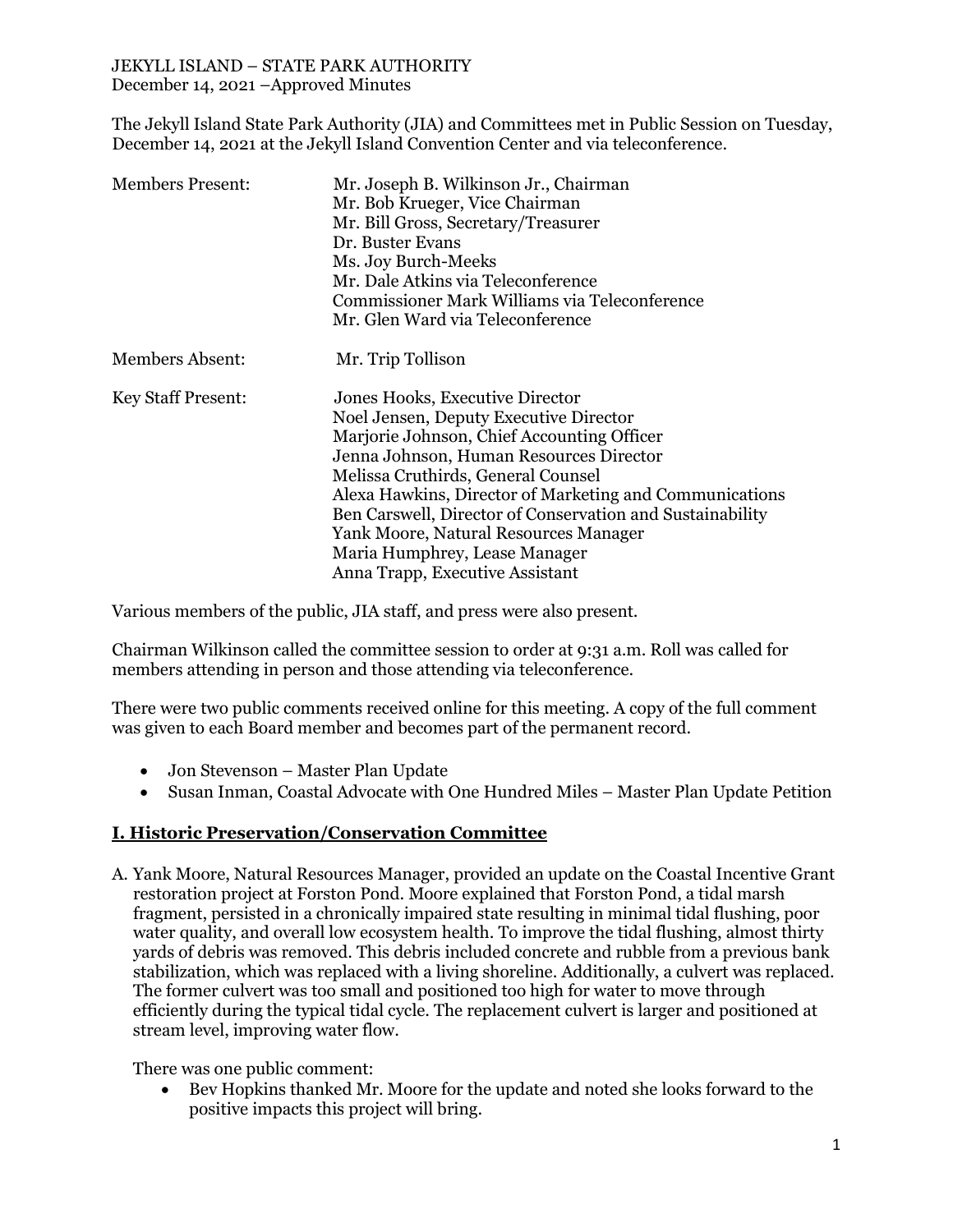# **II. Finance Committee**

- A. Mr. Bill Gross, Finance Committee Chair summarized the November Financials including an overview of Revenues, Expenses, Net Operating Cash, Traffic Statistics, and Hotel Statistics.
	- Revenues were \$2,374,569.
	- Expenses were \$1,976,648.
	- Net Operating Cash Income was \$397,921.
	- Total Traffic Counts were 82,455 vehicles.
	- Hotel Revenues were reported at \$3.6 million with a 52.2% Occupancy Rate.
- B. Marjorie Johnson, Chief Accounting Officer, presented the request for approval of the Public Safety Officials and First Responder Supplement grant, made available through the Coronavirus State Fiscal Recovery Fund and the Georgia Office of Planning and Budget. She explained the grant provides a \$1,000 pay supplement to JIA's ten full-time Public Safety Officials and First Responders. The JIA will make the payments through the normal payroll process, and then receive reimbursement for the \$1000.00 supplement per first responder plus the cost of FICA taxes. The total reimbursable amount from this grant equals \$10,765.

A motion to recommend approval of Firefighter Supplemental Pay Grant was made by Mr. Krueger and seconded by Dr. Evans. The motion carried unanimously.

There were no public comments.

### **II. Human Resources Committee**

A. Jenna Johnson, Director of Human Resources presented the request for approval of the Loss Prevention Policy Update. This update provides additional guidance on the expectation of all JIA employees to cooperate with any potential employee theft investigation. Additionally, it clarifies that appropriate JIA personnel are expected to participate in the prosecution of any employee theft investigations.

A motion to recommend approval of the Loss Prevention Policy Update was made by Ms. Burch-Meeks and seconded by Mr. Krueger. The motion carried unanimously.

## **IV. Marketing Committee**

- A. Alexa Hawkins, Director of Marketing and Communications, presented the Marketing Department Report. Her report focused on Jekyll Island State Park Authority's  $75<sup>th</sup>$ Anniversary. She highlighted a few of the events and activities planned for the yearlong celebration:
	- The  $75<sup>th</sup>$  Soiree on January 28, 2022 will kick off the celebratory year. This event is in conjunction with the Friends of Historic Jekyll Island.
	- On March 5, 2022, the Georgia Sandman will create a unique sand sculpture.
	- A vintage trailer show to be held on April 27, 2022 at the campgrounds.
	- A Beach Village Block Party on August 6, 2022 will be an end-of- summer celebration with vintage cars, throwback musical performances, and family activities.
	- Infusions with other signature events such as the Shrimp & Grits Festival.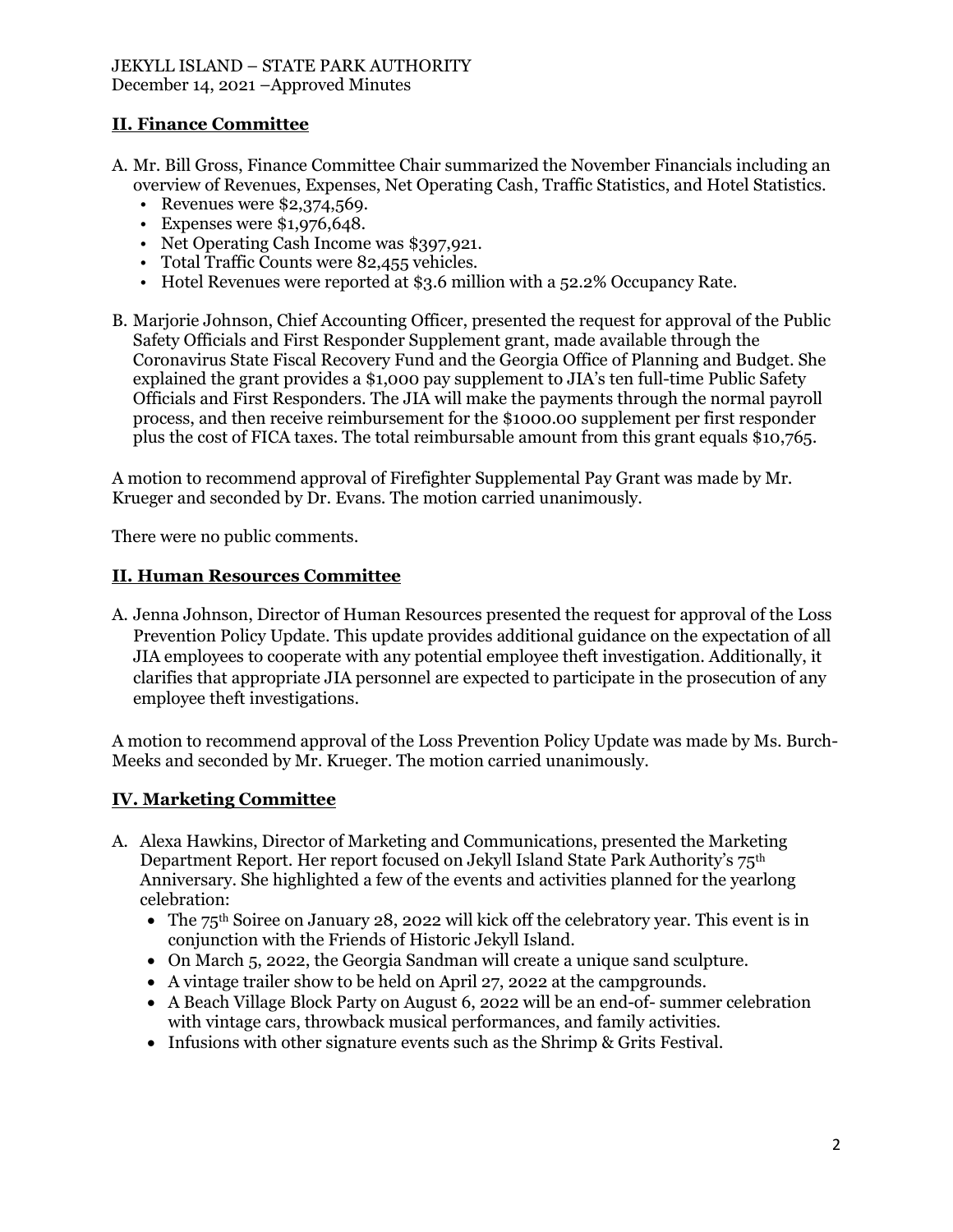Hawkins also noted that new brand advertising will be rolled out in January including a "Fabulous Jekyll Island" sign reiteration on the causeway and updated branding on all digital assets.

There was one public comment.

• Al Tate announced that the Jekyll Singers would be performing at the Great Dunes Park after the Board Meeting at 3:00 PM.

## **VI. Committee of the Whole**

A. Melissa Cruthirds, General Counsel, opened the discussion of the 2021 Update to the 2014 Master Plan by informing the Board that neither staff nor the Chairman of the Board had received any objections to the update from the Legislative Oversight committee. She then introduced Leigh Askew Elkins from UGA's Carl Vinson Institute to provide an overview of the Master Plan Update.

Elkins highlighted the following points and aspects of the 2021 Master Plan Update:

- The Plan Update was formed through the input of many stakeholders including residents, visitors, JIA staff, and various experts.
- The 2021 Update primarily focuses on the importance of balancing capacity on Jekyll Island, after the revitalization that followed the 2014 plan.
- The Master Plan Update addresses land use on Jekyll, recognizing the importance of limiting residential and commercial development on Jekyll Island. The 2021 Update calls for no new development, and it relies on the 2018 Jekyll Island Carrying Capacity and Infrastructure Assessment.
- The update includes recommendations and goals for the same topics explored in the 2014 plan: Economic Sustainability, Historic and Cultural Resources, Natural Resources, Recreation, and Transportation, Infrastructure, and Municipal Services.
- The plan includes mapping updates which show the reduction of overall land available for development by approximately fifteen acres.
- Four appendices are included in the plan:
	- $\circ$  Appendix A will be included in the print copy of the plan and provides a summary of the five-year goals.
	- $\circ$  Appendix B includes the June 16<sup>th</sup> town hall report and will be available online.
	- $\circ$  Appendix C includes the online survey responses and will be available online.
	- o Appendix D includes public comments received following the October 2021 JIA Board meeting and will be available online.

Jones Hooks, Executive Director, addressed some of the public discussions revolving around the Master Plan Update, including the circulated misinformation and concerns that seem to be associated more so with the proposed Golf Master Plan, which Hooks noted should have been called the "Golf Improvement Strategy" rather than the "Golf Master Plan" to prevent any potential confusion.

Hooks further commented on how the JIA has balanced studies and action since the 2014 Master Plan and noted that the 2014 Master Plan focused on determining acreage and limiting development potential, while the 2021 Update is about managing capacity. He noted that the Authority has utilized the Capacity Study since 2018 to make decisions on various aspects of Jekyll Island including: the gate system, bike path improvements, water and sewer improvements, dynamic pricing for events, strategic scheduling of events over time, the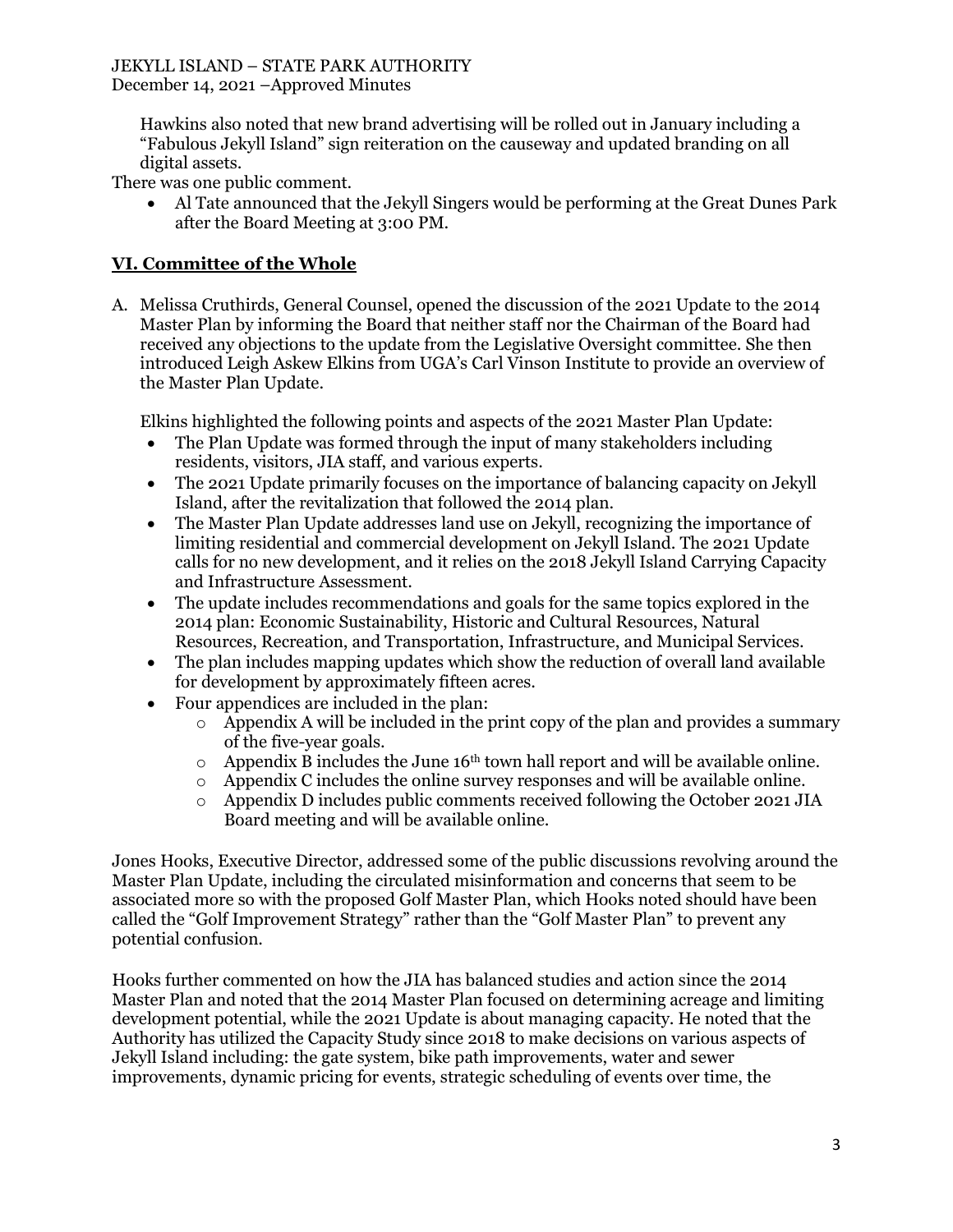campground expansion, investments into Summer Waves to improve the guest experience, and continuing to emphasize the natural character of Jekyll Island.

Hooks further highlighted the significance of having a five-year plan opposed to a ten or fifteenyear plan, which allows for more frequent public processes overtime to assess what should be accomplished. Lastly, he commented on the importance of redesignating the 8.54 acres of Coastal Prairie to undeveloped land and praised the accomplishment of protecting those lands.

Cruthirds then presented R-2021-7, the resolution adopting the 2021 Update to the 2014 Master Plan for consideration. She summarized the timeline of the requirements for the proposed update including:

- June 16, 2021 Public Town Hall
- September 21, 2021
	- o Initial Draft was presented at a public meeting of the Board, and the Board authorized transmittal of the draft to the required State Entities
	- o Notice to media distributed regarding proposed 2021 Update, Public Hearing details, instructions on how to submit public comments, and details for December 14 Board meeting.
- Public Comments were received online from September 21st to October 18<sup>th</sup>
- September 22, 2021 Legal Notices were published in The Brunswick News and the Fulton Daily Report
- September 27, 2021 Initial draft sent to the Legislative Oversight Committee and other required state entities
- October 5, 2021 Revised update posted to the website (changes to Appendix C)
- October 14, 2021 A public hearing held, and public comments received
- October 25, 2021 Revised 2021 Update sent to required state entities
- October 28, 2021 Revised 2021 Update posted to JIA website
- November 16, 2021 JIA Board ratified the transmittal of the revised draft

Cruthirds confirmed that all legal requirements were met and reiterated that no objections were received from the Legislative Oversight Committee.

A motion to recommend adoption of R-2021-7, the resolution adopting the 2021 Update to the 2014 Master Plan, was made by Mr. Gross and seconded by Mr. Krueger. Roll was called, and the motion carried unanimously.

B. Melissa Cruthirds, General Counsel, presented the request to change the assignment of the Holiday Inn Ground Lease from Georgia Coast Holdings, LLC to Jekyll Island Beachfront Hotel, LLC, which is an affiliate of New Castle Hotels and Resorts LLC. Cruthirds noted that the principles of the proposed lessee submitted all the required documentation and passed the Authority's background checks.

Jones Hooks, Executive Director added that Newcastle is pursuing investors through an online marketplace for investors at CrowdStreet.com.

A motion to recommend approval of the assignment of the Holiday Inn Ground Lease from Georgia Coast Holdings, LLC to Jekyll Island Beachfront Hotel, LLC was made by Mr. Krueger and seconded by Mr. Gross. The motion carried unanimously.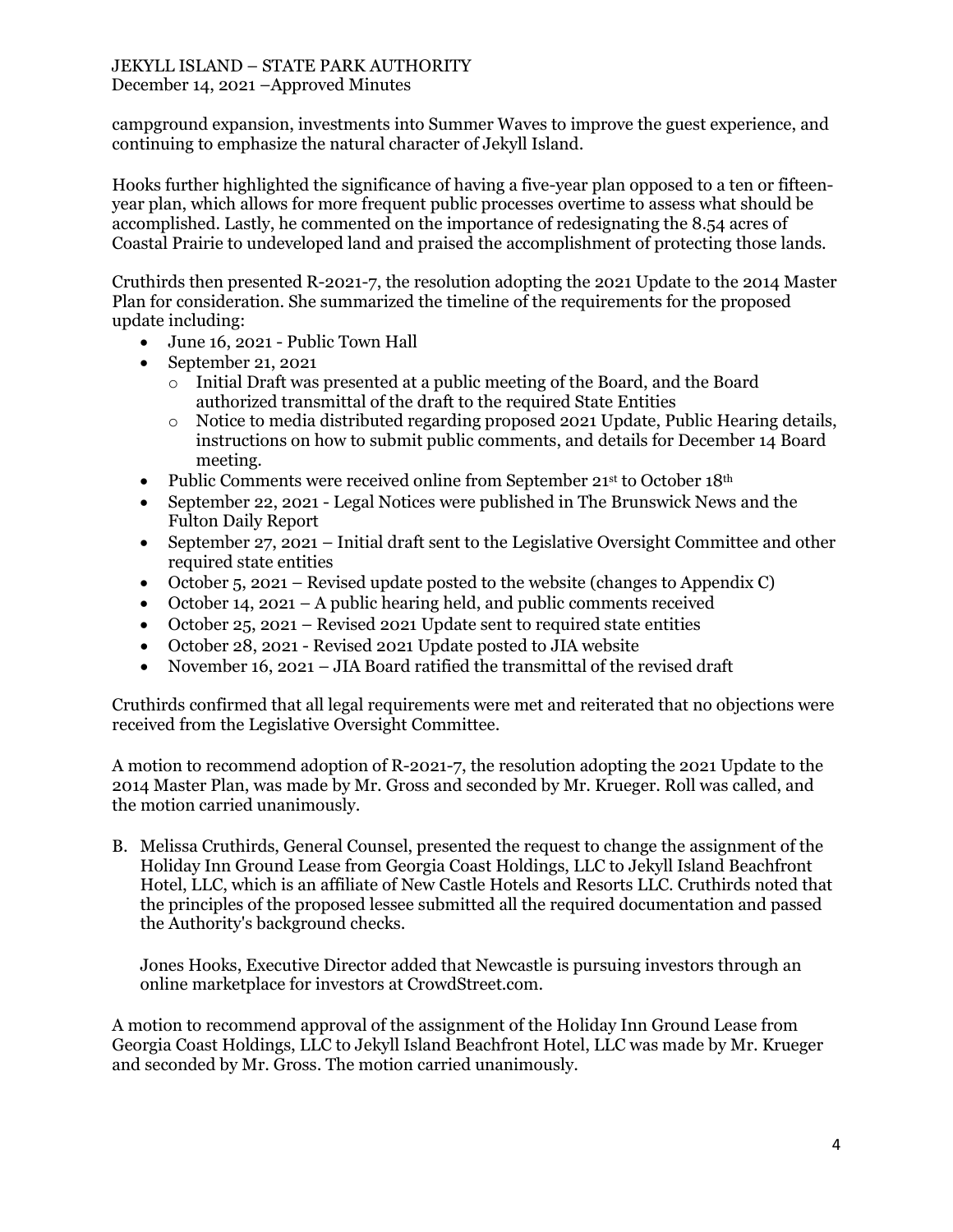C. Melissa Cruthirds, General Counsel presented the transfer of the Beach House Restaurant Ground Lease from Georgia Coast Holdings I, LLC to Jekyll Restaurant Owner, LLC. She noted as part of the transfer, the parties reviewed and agreed to several revisions to the Restaurant Ground Lease including: an increase to the base rent, stricter requirements for the lessee to obtain JIA approval when assigning this lease, defined restrictions to any closures due to remodeling, clarification that JIA approval is required prior to construction, repairs, or renovations, an increase to the lessee's reserve account deposits, and rescission of the First Amendment to the Ground Lease.

Cruthirds confirmed that the Jekyll Restaurant Owner, LLC submitted all required documentation and passed the JIA's background checks. She then presented the three voting items for the Board's consideration.

- 1. A motion to recommend approving the Memorandum of Understanding as to the Beach House Restaurant Ground Lease was made by Mr. Gross and seconded by Mr. Krueger. Roll was called, and the motion carried unanimously.
- 2. A motion to recommend assigning the Beach House Restaurant Ground Lease from Georgia Coast Holdings I, LLC to Jekyll Restaurant Owner, LLC contingent upon execution of an Amended Lease as set forth in the Memorandum of Understanding was made by Mr. Krueger and seconded by Mr. Gross. Roll was called, and the motion carried unanimously.
- 3. A motion to recommend authorizing an amended lease to be executed as to the Beach House Restaurant Ground Lease without additional Board approval so long as such amendment reflects the intention of the parties as set forth in the Memorandum of Understanding was made by Mr. Krueger and seconded by Mr. Gross. Roll was called, and the motion carried unanimously.
- D. Melissa Cruthirds, General Counsel, presented the transfer of the Beachview Club Hotel Lease from Georgia Coast Holdings II, LLC to Jekyll Hotel Owner, LLC, noting the hotel will be franchised as part of the Tapestry Collection by Hilton and a future request for a name change is anticipated. She further noted as part of the transfer, the parties reviewed and agreed to several revisions to the Hotel Ground Lease including: an increase to the base rent, a decrease to the date of the first CPI adjustment, removal of provision that disallowed an increase or decrease in base rent if the acreage under the lease changed, and a limitation on the number of rooms that can be closed during critical travel times due to renovations.

Cruthirds confirmed the principles of Jekyll Hotel Owner LLC have submitted all required documentation and passed the JIA's background checks.

Jones Hooks, Executive Director noted that no concepts or plans have been submitted to the JIA for renovations or the addition of rooms at this property at this time, and he clarified that should any such changes be requested, they would go through the Design Review Process, as have other projects.

- 1. A motion to recommend approving the memorandum of Understanding as to the Beachview Club Hotel Lease was made by Mr. Gross and seconded by Dr. Evans. Roll was called, and the motion carried unanimously.
- 2. A motion to recommend assigning the Beachview Club Hotel Ground Lease from Georgia Coast Holdings II, LLC to Jekyll Hotel Owner, LLC contingent upon execution of an Amended Lease as set forth in the Memorandum of Understanding was made by Mr.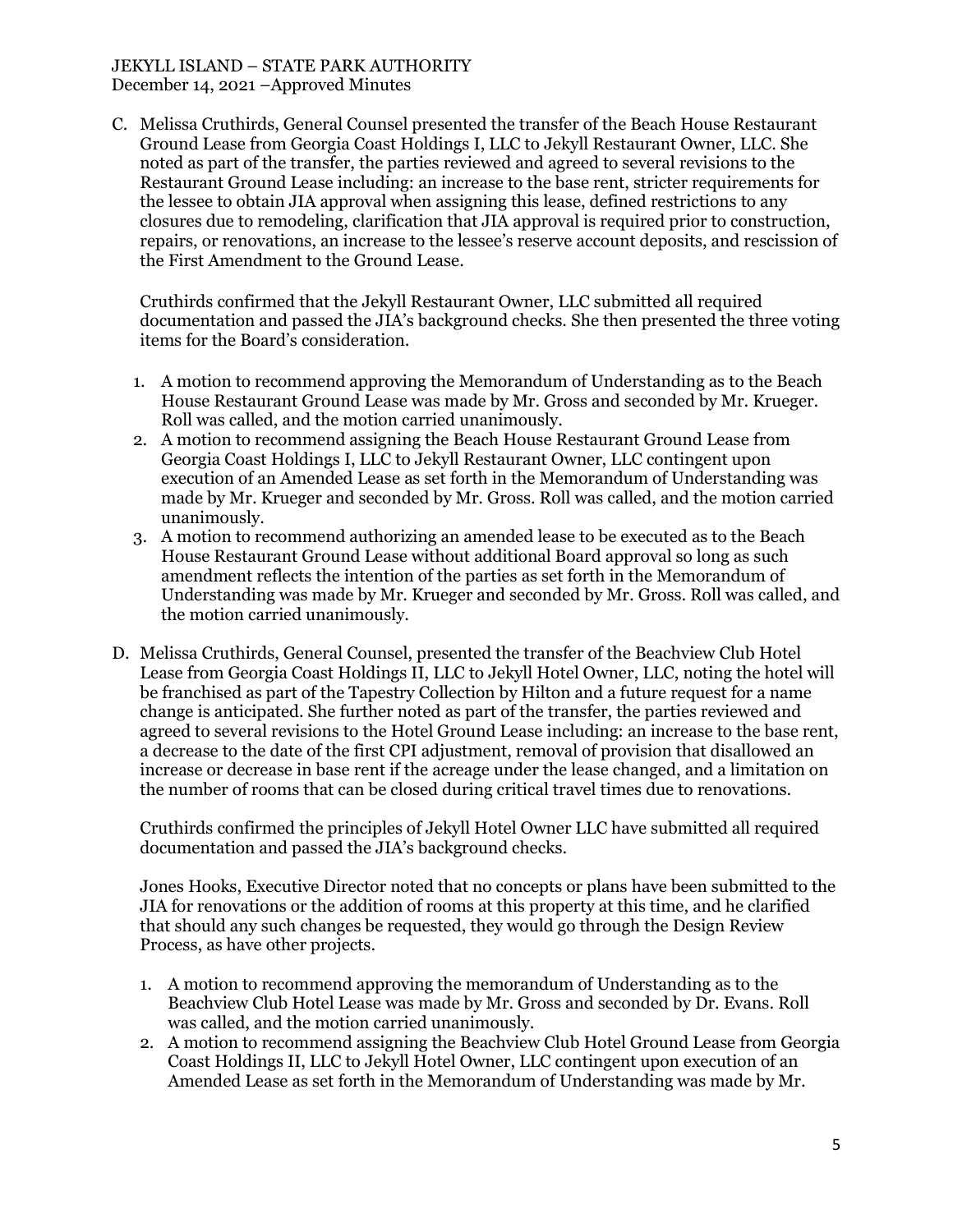Krueger and seconded by Mr. Gross. Roll was called, and the motion carried unanimously.

- 3. A motion to recommend authorizing an amended lease to be executed as to the Beachview Club Hotel Lease without additional board approval so long as such amendment reflects the intention of the parties as set forth in the Memorandum of Understanding was made by Mr. Krueger and seconded by Mr. Gross. Roll was called, and the motion carried unanimously.
- E. Maria Humphrey, Lease Manager, presented for consideration an award of RFP #367, Vendor Services for Historic Carriage Tours and Beach Trail Rides to Golden Isles Carriage and Trail at Three Oaks Farm. JIA received two qualified bids for this RFP. The bidders were Allie Zorn Equestrian, Inc. and Golden Isles Carriage and Trail at Three Oaks Farm, the current lessee. The selection committee reviewed and ranked each of the proposals, and both candidates were invited to give a presentation to the selection committee. Through the presentation and interview process, Golden Isles Carriage and Trail at Three Oaks Farm emerged as the apparent finalist.
	- 1. A motion to recommend awarding RFP #367 to Golden Isles Carriage and Trail at Three Oaks Farm was made by Dr. Evans and seconded by Mr. Krueger. The motion carried unanimously.

Humphrey continued, reviewing the recommended updates to the lease terms including: a monthly base rent of \$2,327.67, a percentage rent of 3% of gross revenue payable monthly, and relocation closer to the beach at Clam Creek.

- 2. A motion to recommend approval of the Lease with Golden Isles Carriage and Trail at Three Oaks Farm, pending contract completion and legal review was made by Mr. Gross and seconded by Dr. Evans. The motion carried unanimously.
- F. Noel Jensen, Deputy Executive Director, provided an Operations Update highlighting the following topics:
	- The Christmas Lights on Jekyll have increased from 250,000 in 2015 to approximately 1,000,000 in 2021. Jensen noted that the capacity of the lights is close to capping out and the goal to have a designated route through the display of lights has been reached.
	- Campground Revenues have increased by \$1,000,000 since 2016, which is only one factor in the campground expansion. The long-term strategic plan for the campground on Jekyll is to balance the occupancy between short-term and long-term guests as well as creating and expanding the availability of the campground to allow a more diverse demographic the opportunity to experience the Jekyll Island Campground.
	- Jekyll Island maintained the following Public Safety 2021 Ratings: a Class 5 Flood Rating, a Class 3 Insurance Services Office (ISO) Rating, and a National Fire Protection Association (NFPA) Firewise USA Community Designation
	- \$400,000 of the revenue received from the increased Water/Wastewater fees have been used on Water/Wastewater capital projects including: rebuilding gearboxes, installation of UV treatment, and generator improvements.
	- Campground Expansion Update:
		- o The public comment period for the Environmental Assessment Procedure (EPA) open until December 22, 2021.
		- o The tree survey is complete and is being further assessed to determine any additional adjustments needed.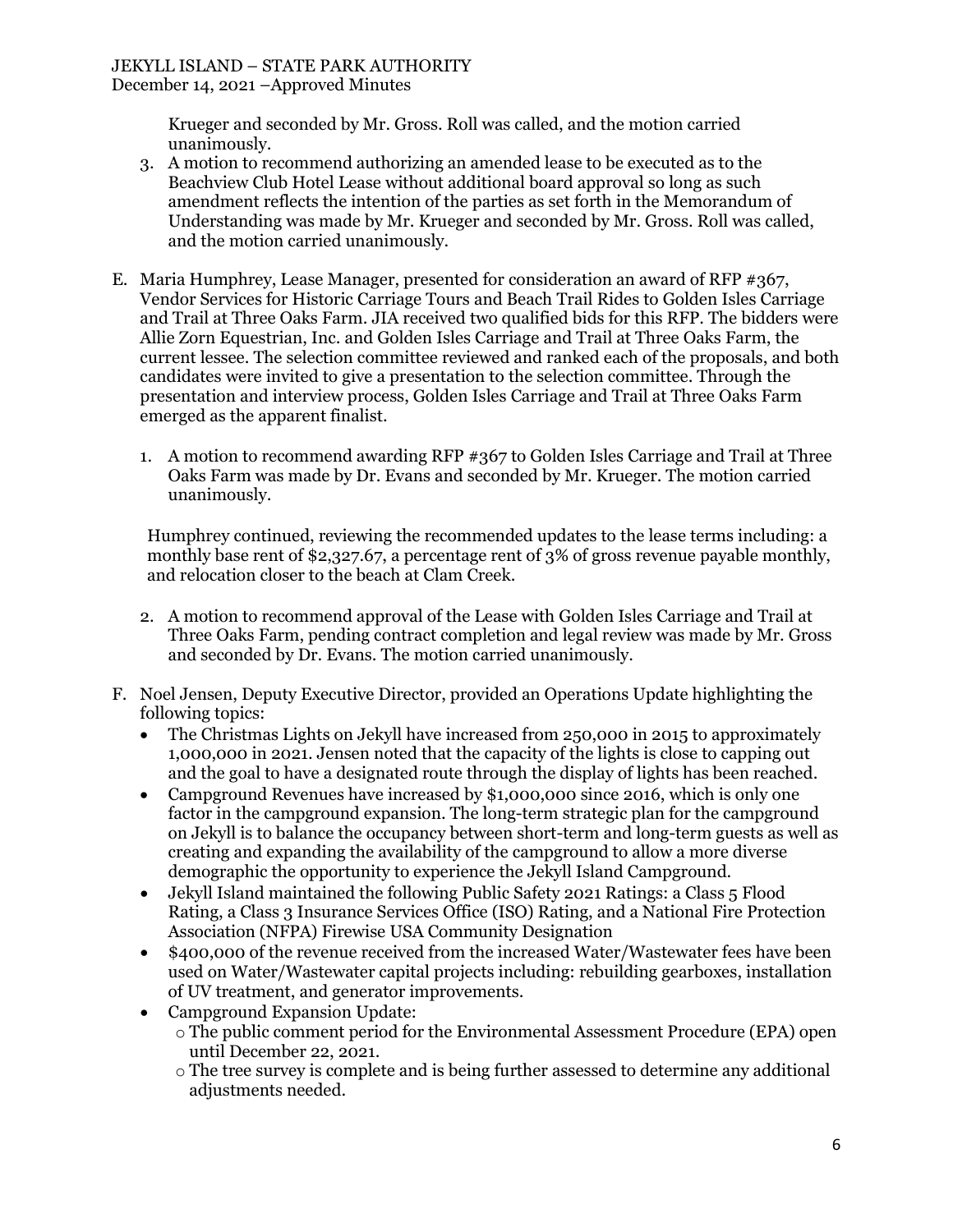# JEKYLL ISLAND – STATE PARK AUTHORITY

December 14, 2021 –Approved Minutes

- JIA received a full set of design development drawings for the Public Safety Complex as well as the architect's rendition of the external view of the complex.
- A company has committed to lining the Man O' War pool at Summer Waves, and it is scheduled to be operational in May 2022.
- G. Jones Hooks, Executive Director, presented the request for approval of the proposed 2022 Board Meeting Dates. These dates were provided to the Board at the November 16th meeting and no objections or conflicts were received.

A motion to recommend approval of the Proposed 2022 Board Meeting Dates was made by Mr. Gross and seconded by Mr. Gross. The motion carried unanimously.

- H. Jones Hooks, Executive Director, Presented the Executive Director's Report. He discussed the following points:
	- A *Michigan Golf Journa*l article on Jekyll Island golf courses
	- As part of the Golf Course Improvement Strategy, the archeological study draft report is complete.
	- Disappointing Destinations comparison that shows both extremes of the COVID-19 pandemic's impact on travel.
		- o A *Travel + Leisure* article titled "Course Correction" discussed a carbon-offset scheme pilot program in Crested Butte, Colorado and noted how COVID-19 spurred a rush outdoors, producing a concern for sustainability in many tourism destinations.
		- o An online update from *Morning Brew* stated that due to COVID-19, only 43 international visitors visited Bali, Indonesia during the first nine months of 2021 compared to 6.3 million in 2019.
	- The RCLCO Marketing Analysis Study will be updated to reflect the most up-to-date numbers and presented at a future Board meeting.
	- Due to the pandemic, Camp Jekyll's numbers have significantly decreased to one-tenth of their usual number of student participants, and most of their current business comes through third-party groups.
	- The importance and significance of mandating fire extinguishers in licensed rental properties as part of the inspection process.

Melissa Cruthirds, General Counsel provided an update on the Code Revision Project, noting that initial drafts are still being reviewed and commented on by staff, a public input session is tentatively planned for January 2022, and project completion is anticipated for March or April 2022. Cruthirds stated the anticipated timeline is subject to change.

I. Mr. Wilkinson presented the Chairman Comments acknowledging the remarkable work of the JIA staff and their efforts to provide families with lifelong memories during the holiday season.

Mr. Wilkinson opened the floor to public comments. There were three public comments made during the meeting:

- Mindy Egan commented on public concern regarding overdevelopment and how the 2021 Master Plan Update should adequately address those concerns.
- David Kyler commented on the importance of adopting limits on development that can be legally enforced.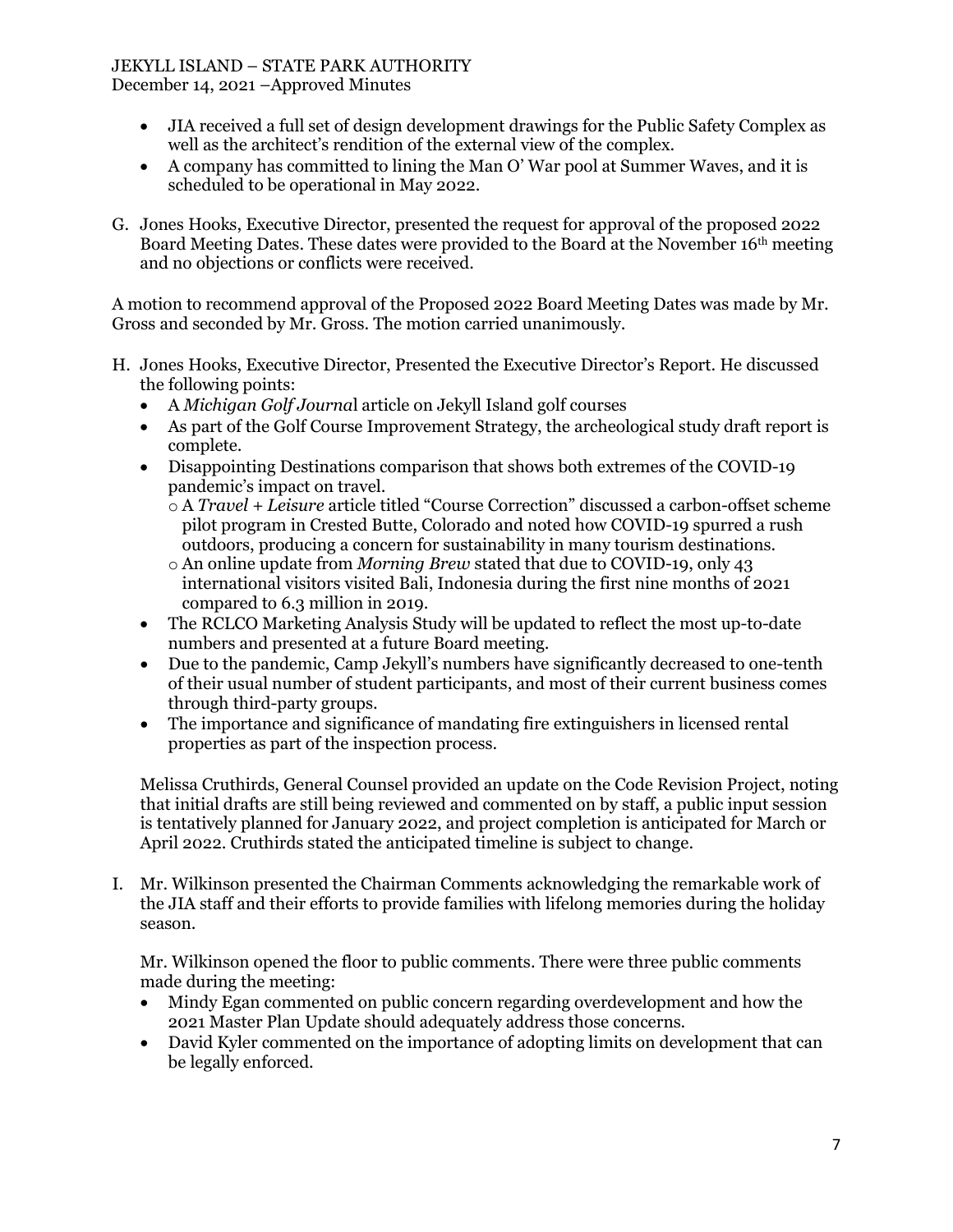• Susan Inman commented on the Master Plan Update, asking for an amendment that specifies the future uses of developed acreage on Jekyll Island, or a moratorium on development until a land use map is developed.

The Chairman continued directly into the JIA Board Meeting.

#### **The Jekyll Island State Park Authority (JIA) Board Meeting December 14, 2021**

The roll was called at 11:31 a.m., and all members were present either in-person or via teleconference except for Mr. Trip Tollison and Ms. Joy Burch-Meeks, who were absent.

## **Action Items**

- 1. Dr. Evans moved to accept the minutes of the November 16, 2021 board meeting as presented. The motion was seconded by Mr. Krueger. There was no discussion, and the minutes were approved unanimously.
- 2. The recommendation from the Finance Committee to approve the Firefighter Supplemental Pay Grant carried by unanimous consent.
- 3. The recommendation from the Human Resources Committee to approve the Loss Prevention Policy Update carried by unanimous consent.
- 4. The recommendation from the Committee of the Whole to adopt R-2021-7, Resolution Adopting the 2021 Update to the 2014 Jekyll Island Master Plan carried by unanimous consent through a roll call.
- 5. The recommendation from the Committee of the Whole to approve the assignment of the Holiday Inn Ground Lease from Georgia Coast Holdings, LLC to Jekyll Island Beachfront Hotel, LLC carried by unanimous consent.
- 6. Beach House Restaurant Lease
	- a. The recommendation from the Committee of the Whole to approve the Memorandum of Understanding as to the Beach House Restaurant Ground Lease carried by unanimous consent.
	- b. The recommendation from the Committee of the Whole to approve the assignment of the Beach House Restaurant Ground Lease from Georgia Coast Holdings I, LLC to Jekyll Restaurant Owner, LLC carried by unanimous consent.
	- c. The recommendation from the Committee of the Whole to authorize an amended lease to be executed as to the Beach House Restaurant Ground Lease without additional board approval so long as such amendment reflects the intention of the parties as set forth in the Memorandum of Understanding carried by unanimous consent.
- 7. Beachview Club Hotel Lease
	- a. The recommendation from the Committee of the Whole to approve the Memorandum of Understanding as to the Beachview Club Hotel Ground Lease carried by unanimous consent.
	- b. The recommendation from the Committee of the Whole to assign the Beachview Club Hotel Ground Lease from Georgia Coast Holdings II, LLC to Jekyll Hotel Owner, LLC carried by unanimous consent.
	- c. The recommendation from the Committee of the Whole to authorize an amended lease to be executed as to the Beachview Club Hotel Ground Lease without additional board approval so long as such amendment reflects the intention of the parties as set forth in the Memorandum of Understanding carried by unanimous consent.
- 8. The recommendations from the Committee of the Whole to Award RFP #367 to Golden Isles Carriage and Trail at Three Oaks Farm and to approve the lease terms, pending legal review and contract completion, carried by unanimous consent.